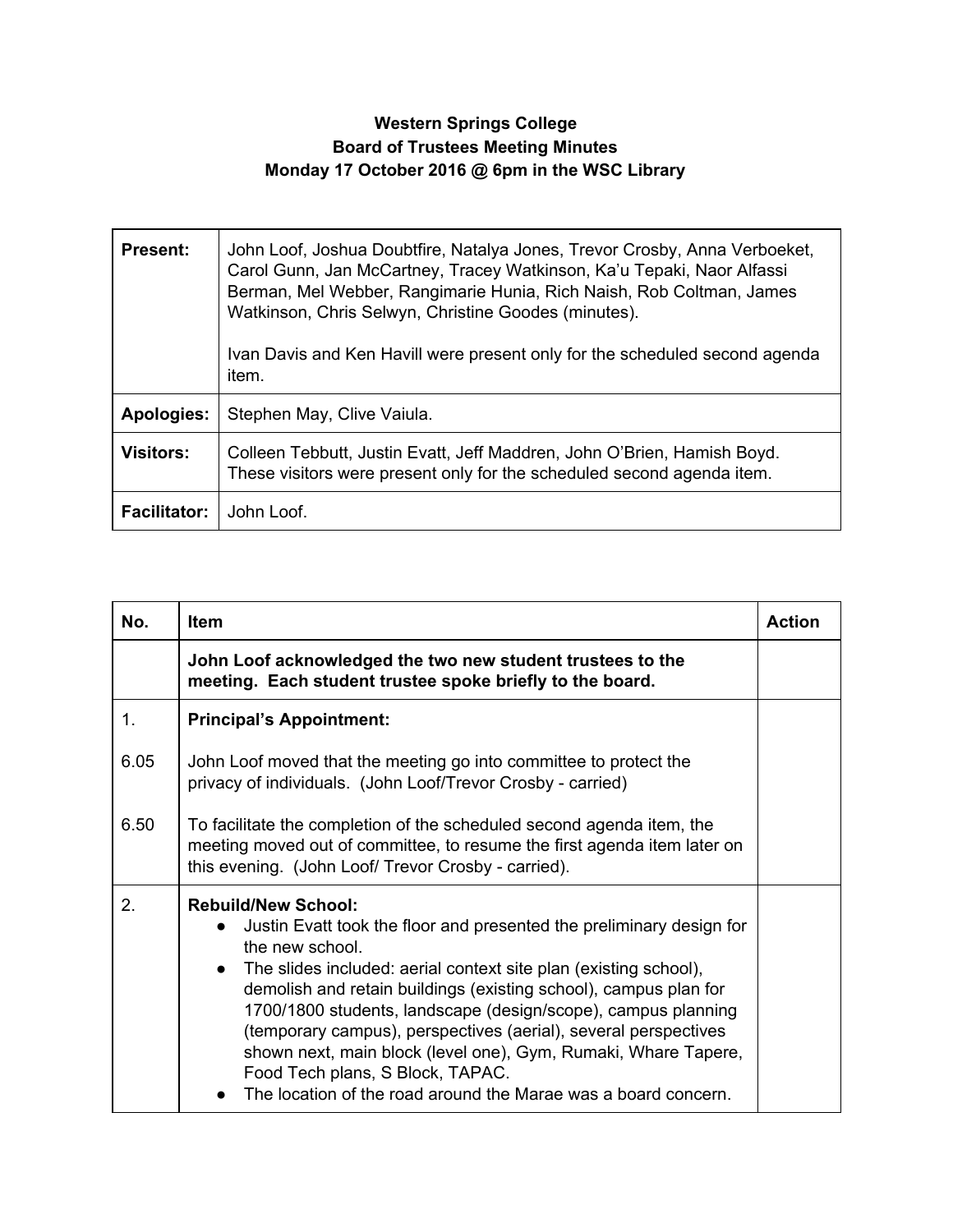|       | The timeline was gone through.<br>$\bullet$<br>Expecting the main contract to be approved by the end of January.<br>$\bullet$<br>The visitors (MOE and Architects) were looking for an<br>$\bullet$<br>endorsement of the presented design thereby enabling this<br>presentation to be submitted to the Design Review Panel on 2nd<br>November 2016.<br>Our visitors were thanked for their presentation and before leaving<br>joined us in a meal. | <b>BOT</b> |
|-------|-----------------------------------------------------------------------------------------------------------------------------------------------------------------------------------------------------------------------------------------------------------------------------------------------------------------------------------------------------------------------------------------------------------------------------------------------------|------------|
| 8.30  | <b>Meal Break</b>                                                                                                                                                                                                                                                                                                                                                                                                                                   |            |
| 8.50  | John Loof moved that the meeting go into committee to resume the<br>discussion on the Principal's Appointment. (John Loof/Trevor Crosby -<br>carried).                                                                                                                                                                                                                                                                                              |            |
| 10.30 | The matter having been dealt with satisfactorily, John Loof moved that the<br>meeting went out of committee.                                                                                                                                                                                                                                                                                                                                        |            |
|       | <b>Resolution:</b><br>That the WSC/NPOW accepts the recommendation of the board<br>sub-committee charged with the appointment of a new principal<br>(moved John Loof/Trevor Crosby - all in agreement - carried)                                                                                                                                                                                                                                    |            |
|       | John Loof will tell the teachers at staff meeting tomorrow at<br>4.15pm.                                                                                                                                                                                                                                                                                                                                                                            | John       |
|       | Anna would like to see an action plan come out of the board's<br>$\bullet$<br>meeting and this plan followed up at its next meeting.                                                                                                                                                                                                                                                                                                                | <b>BOT</b> |
| 3.    | <b>Finance</b>                                                                                                                                                                                                                                                                                                                                                                                                                                      |            |
|       | <b>Resolution:</b><br>Trevor moved that the budgeted statement of financial position be<br>approved. (Trevor Crosby/ Jan McCartney - carried)                                                                                                                                                                                                                                                                                                       |            |
|       | Trevor tabled a report on school funding that he would like the board to<br>take away and read He would like this to be a discussion point at the<br>next meeting. This paper needs to be circulated to the board.                                                                                                                                                                                                                                  | Trevor     |
|       | There is a proposal to increase the school donation to be looked at, at the<br>next meeting.                                                                                                                                                                                                                                                                                                                                                        | Trevor     |
| 4.    | <b>Identifying Agenda Items for next meeting:</b><br>Follow up on action plan.                                                                                                                                                                                                                                                                                                                                                                      |            |